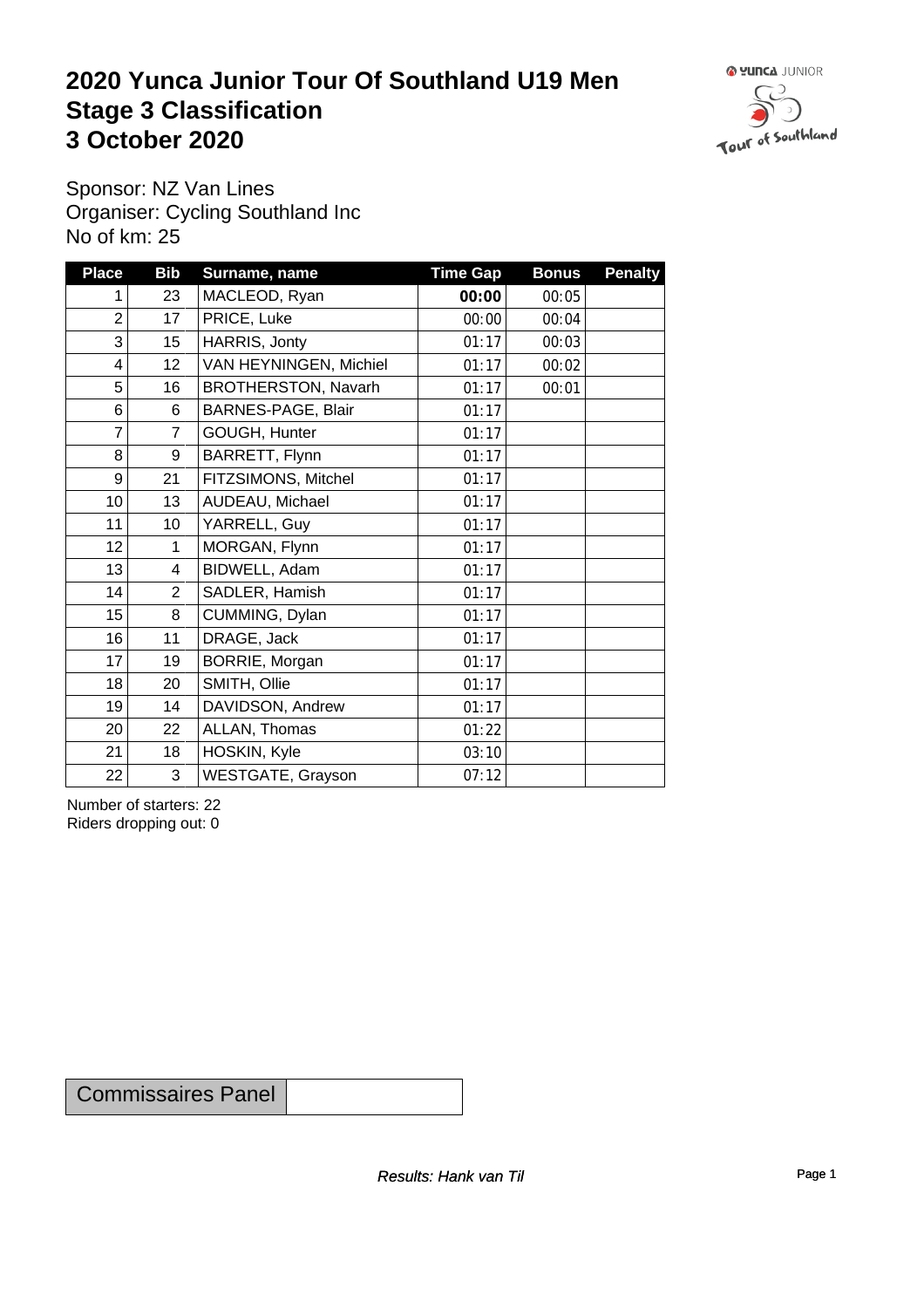## **2020 Yunca Junior Tour Of Southland U19 Men General Classification (Stage 3)**<br> **3 October 2020 3 October 2020**



Organiser: Cycling Southland Inc

| <b>Place</b>   | <b>Bib</b>      | Surname, name            | <b>Time Gap</b> |
|----------------|-----------------|--------------------------|-----------------|
| 1              | 16              | BROTHERSTON, Navarh      | 3:15:35         |
| $\overline{c}$ | $\overline{7}$  | GOUGH, Hunter            | @ 00:02         |
| 3              | 10 <sup>1</sup> | YARRELL, Guy             | @ 00:03         |
| 4              | 12              | VAN HEYNINGEN, Michiel   | @ 00:06         |
| 5              | 11              | DRAGE, Jack              | ST              |
| 6              | 21              | FITZSIMONS, Mitchel      | @ 00:31         |
| 7              | 9               | BARRETT, Flynn           | @ 00:55         |
| $\bf 8$        | 4               | BIDWELL, Adam            | @ 03:17         |
| 9              | 20              | SMITH, Ollie             | <b>ST</b>       |
| 10             | $\overline{2}$  | SADLER, Hamish           | @ 03:23         |
| 11             | 15              | HARRIS, Jonty            | @ 04:04         |
| 12             | 22              | ALLAN, Thomas            | @ 04:30         |
| 13             | 17              | PRICE, Luke              | @ 07:29         |
| 14             | 13              | AUDEAU, Michael          | @ 08:05         |
| 15             | 1               | MORGAN, Flynn            | @ 08:50         |
| 16             | 23              | MACLEOD, Ryan            | @ 16:44         |
| 17             | 19              | BORRIE, Morgan           | @ 19:23         |
| 18             | 6               | BARNES-PAGE, Blair       | @ 25:31         |
| 19             | 14              | DAVIDSON, Andrew         | <b>ST</b>       |
| 20             | 18              | HOSKIN, Kyle             | @ 30:58         |
| 21             | 8               | CUMMING, Dylan           | @ 38:54         |
| 22             | 3               | <b>WESTGATE, Grayson</b> | @ 41:27         |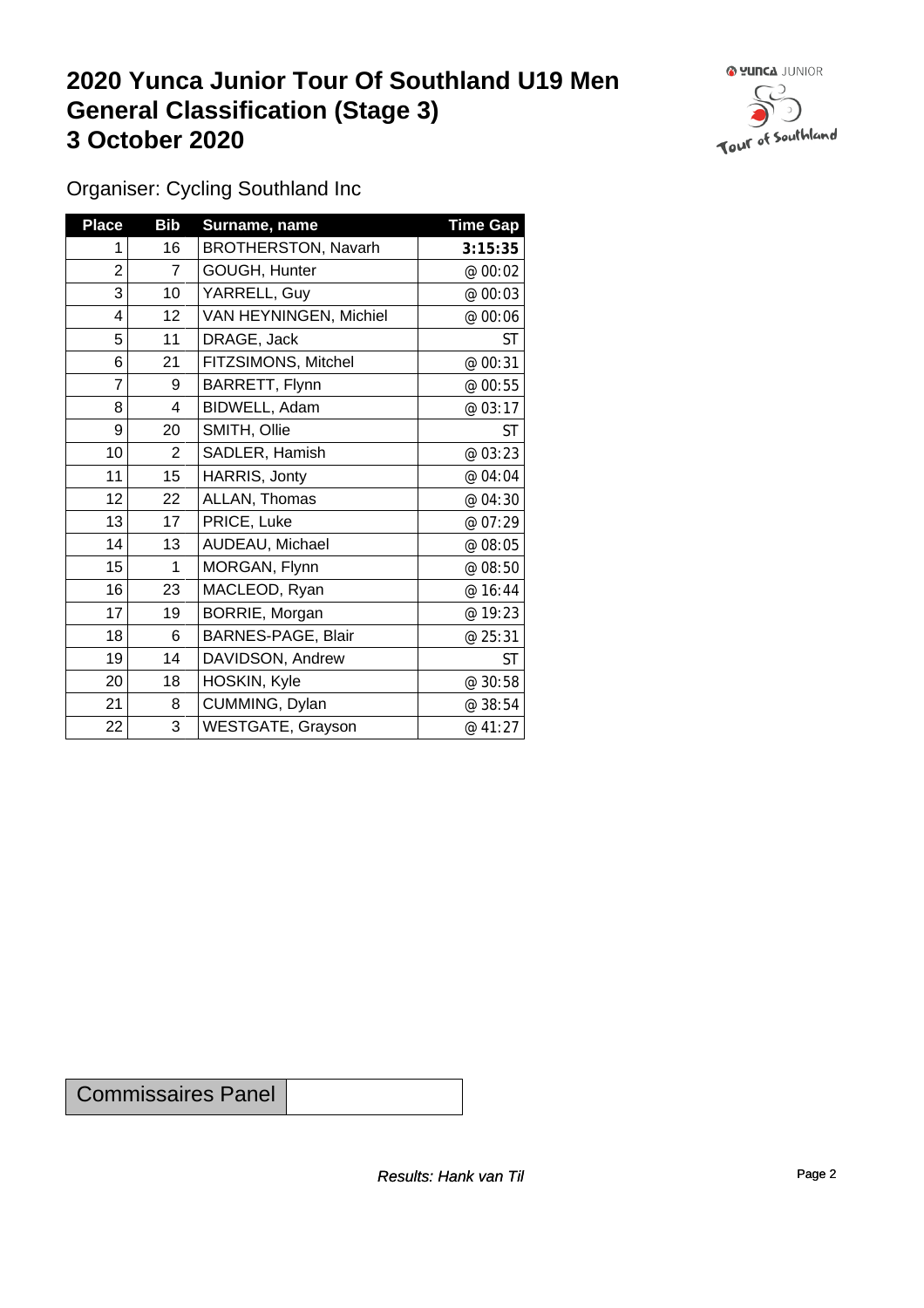## **2020 Yunca Junior Tour Of Southland U19 Men Sprint Classification (Stage 3) 3 October 2020**



Organiser: Cycling Southland Inc

| <b>Place</b> | <b>Bib</b> | Surname, name              | <b>Points</b> |
|--------------|------------|----------------------------|---------------|
|              | 21         | FITZSIMONS, Mitchel        |               |
| ⌒            | 10         | YARRELL, Guy               | 4             |
| 3            | 18         | HOSKIN, Kyle               |               |
| 4            | 16         | <b>BROTHERSTON, Navarh</b> |               |
| 5            | 13         | AUDEAU, Michael            | 3             |
| 6            | 15         | HARRIS, Jonty              |               |
|              | 8          | CUMMING, Dylan             |               |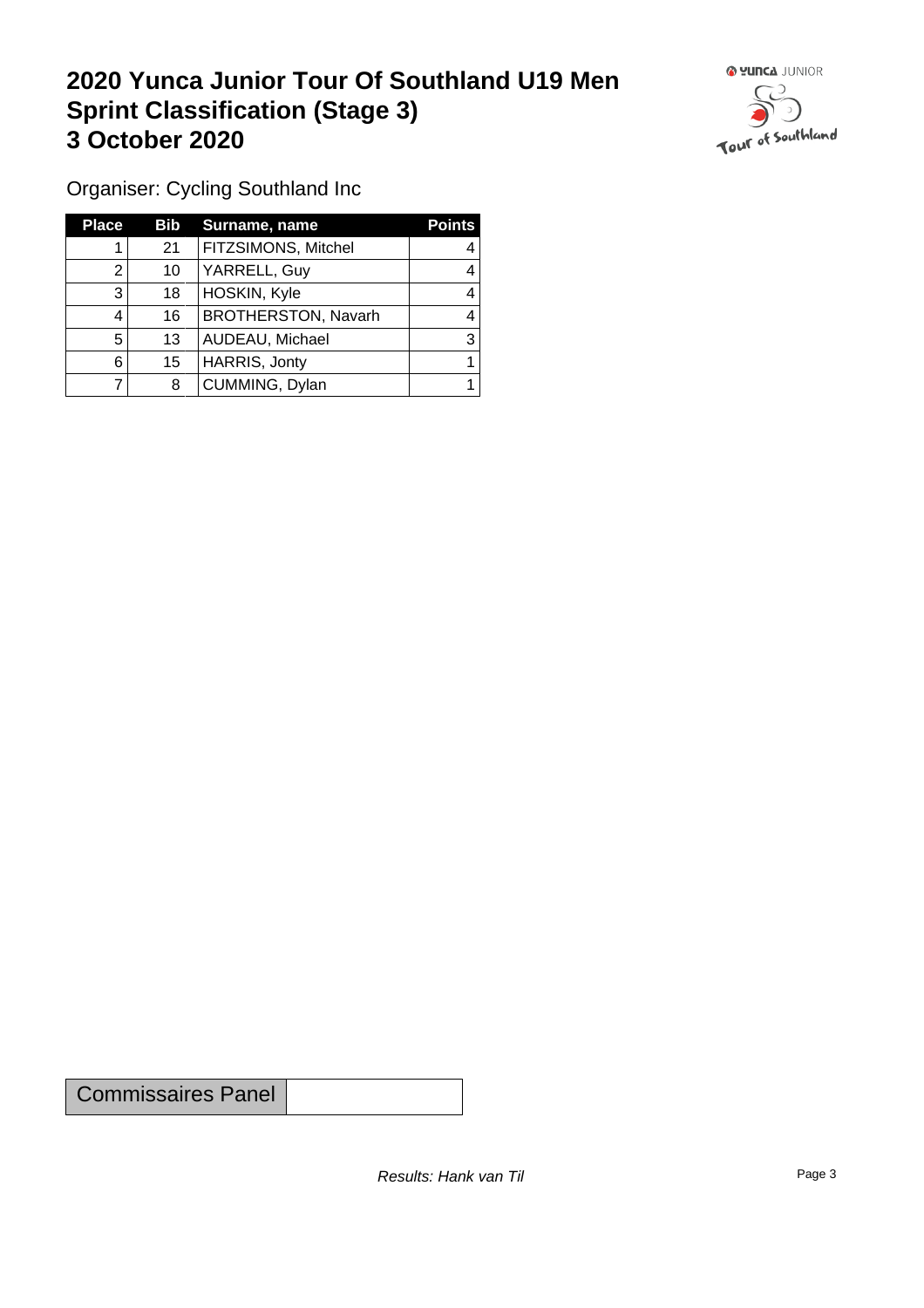## **2020 Yunca Junior Tour Of Southland U19 Men KOM Classification (Stage 3) 3 October 2020**



Organiser: Cycling Southland Inc

| Place |    | Bib Surname, name          | <b>Points</b> |
|-------|----|----------------------------|---------------|
|       | 16 | <b>BROTHERSTON, Navarh</b> |               |
| ົ     | 11 | DRAGE, Jack                |               |
|       | 10 | YARRELL, Guy               |               |
|       | 4  | BIDWELL, Adam              |               |